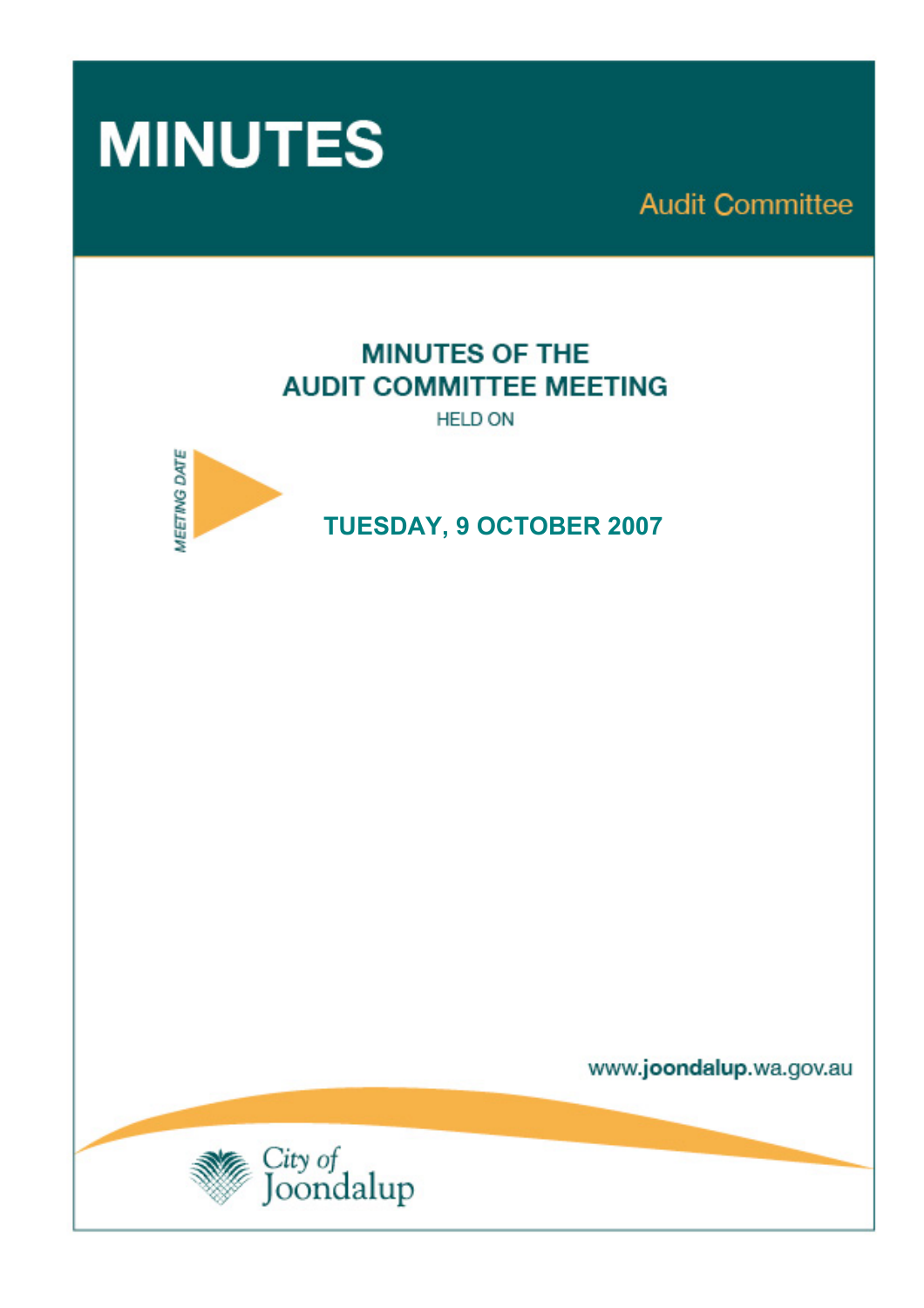# **CITY OF JOONDALUP**

# **MINUTES OF MEETING OF THE AUDIT COMMITTEE HELD IN CONFERENCE ROOM 2, JOONDALUP CIVIC CENTRE, BOAS AVENUE, JOONDALUP ON TUESDAY, 9 OCTOBER 2007**

#### **ATTENDANCE**

#### **Committee Members:**

| Cr Tom McLean      | <b>Presiding Person</b> | North Ward      |
|--------------------|-------------------------|-----------------|
| Mayor Troy Pickard |                         |                 |
| Cr Marie Macdonald |                         | Central Ward    |
| Cr Sue Hart        |                         | South-East Ward |
|                    |                         |                 |

# **Officers:**

| Mr Garry Hunt                                     | <b>Chief Executive Officer</b>                                                                                    | Absent from 1752 hrs to 1755<br>hrs |  |  |  |
|---------------------------------------------------|-------------------------------------------------------------------------------------------------------------------|-------------------------------------|--|--|--|
| Mr Mike Tidy<br>Mr Mike Smith<br>Ms Lesley Taylor | <b>Director Corporate Services</b><br>Acting Director, Governance and Strategy<br><b>Administrative Secretary</b> |                                     |  |  |  |

#### In Attendance

Mr Michael Hillgrove Auditor – Grant Thornton (WA) Partnership

#### **DECLARATION OF OPENING**

The Presiding Person declared the meeting open at 1733 hrs.

#### **APOLOGIES/LEAVE OF ABSENCE**

Apology - Cr Magyar

#### **CONFIRMATION OF MINUTES**

#### MINUTES OF THE AUDIT COMMITTEE MEETING HELD ON 16 AUGUST 2007

**MOVED Mayor Pickard, SECONDED Cr McLean that the minutes of the meeting of the Audit Committee held on 16 August 2007 be confirmed as a true and correct record.** 

### The Motion was Put and **CARRIED** (4/0)

**In favour of the Motion:** Crs McLean, Macdonald and Hart, Mayor Pickard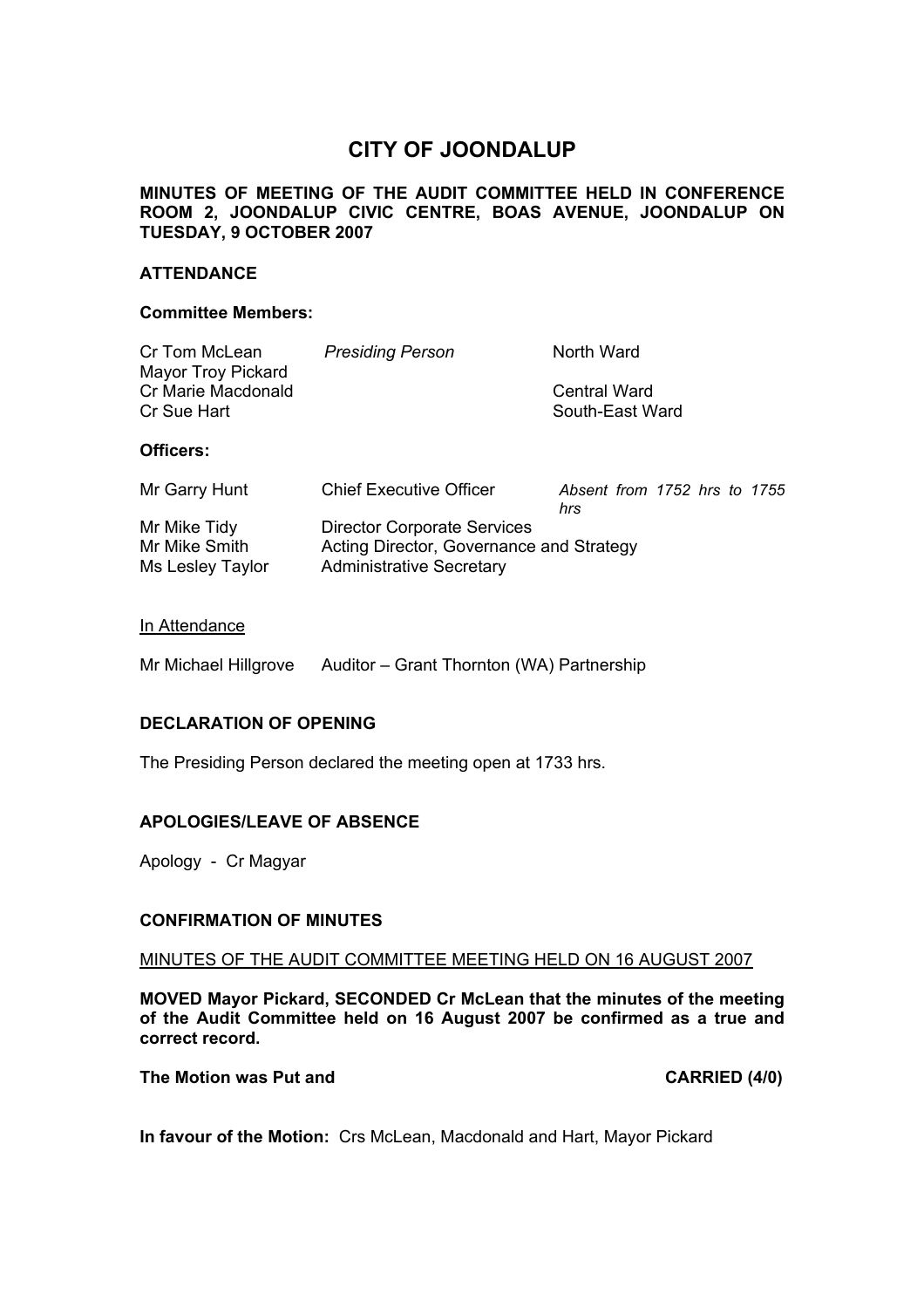# **ANNOUNCEMENTS BY THE PRESIDING PERSON WITHOUT DISCUSSION**

Nil.

# **DECLARATIONS OF INTEREST**

#### **Disclosure of Financial Interests**

Nil.

# **Disclosure of interest affecting impartiality**

| <b>Name/Position</b>      | <b>Mr Garry Hunt, Chief Executive Officer</b>         |  |
|---------------------------|-------------------------------------------------------|--|
| <b>Item No/Subject</b>    | Item 1 - 2006/07 Annual Financial Report              |  |
| <b>Nature of interest</b> | Interest that may affect impartiality                 |  |
| <b>Extent of interest</b> | CEO is a signatory to the Annual Financial Statements |  |

# **IDENTIFICATION OF MATTERS FOR WHICH THE MEETING MAY SIT BEHIND CLOSED DOORS**

Nil.

# **PETITIONS AND DEPUTATIONS**

Nil.

#### **WELCOME – AUDITOR**

The Presiding Person introduced Mr Michael Hillgrove, the external Auditor who was in attendance to address any queries with respect to the Financial Statements for 2006/07.

Director, Corporate Services gave an overview of the results contained within the financial statements for 2006/07 and provided responses to questions raised by Committee members.

Discussion ensued.

*During discussion, Chief Executive Officer left the Room at 1752 hrs and returned at 1755 hrs.*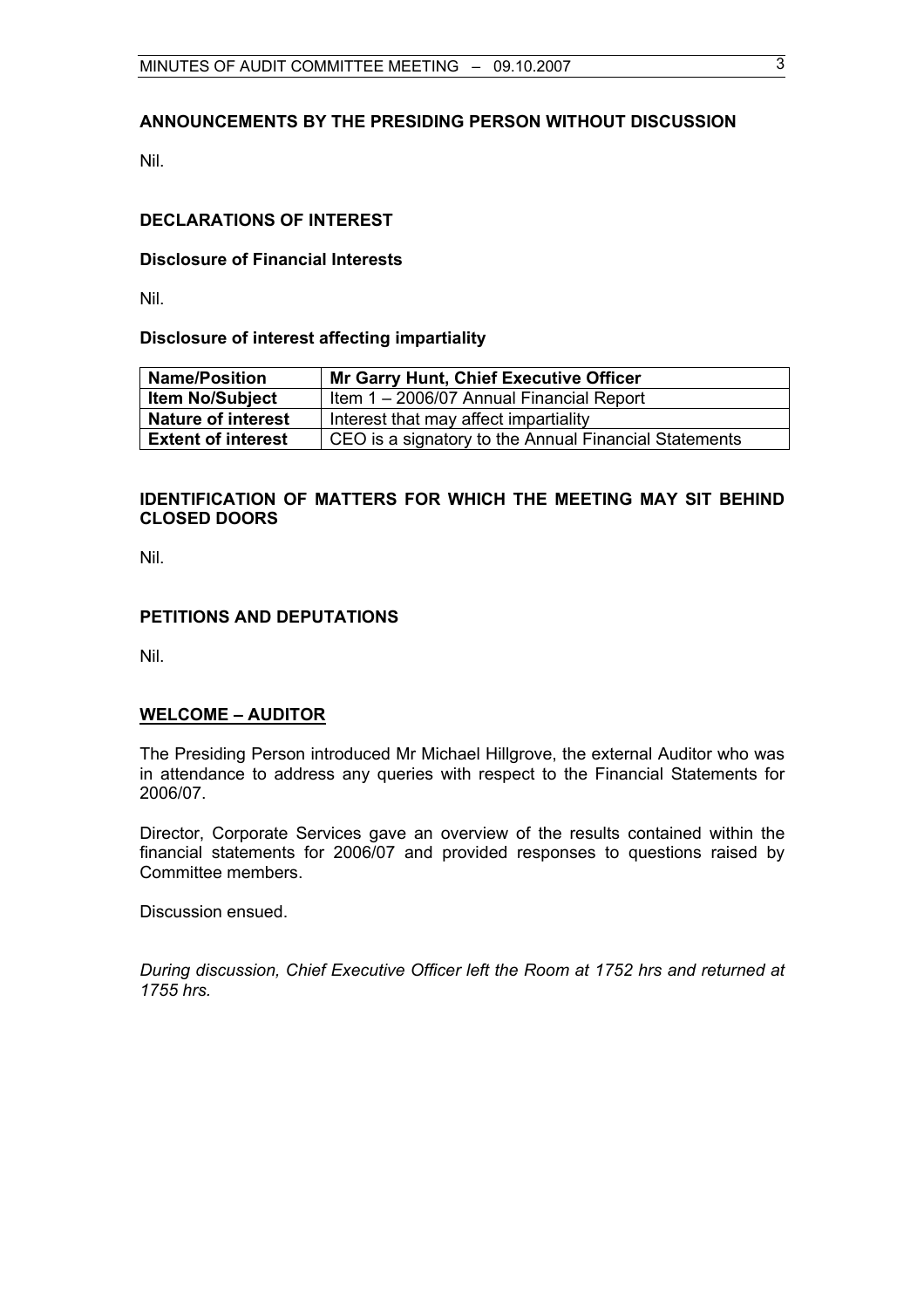# **ITEM 1 2006/07 ANNUAL FINANCIAL REPORT**

**WARD:** All

**RESPONSIBLE** Mr Mike Tidy **DIRECTOR:** Corporate Services

# **PURPOSE**

To consider the 2006/07 Annual Financial Statements and the auditor's report.

#### **EXECUTIVE SUMMARY**

In accordance with Section 6.4 of the Local Government Act 1995, the 2006/07 Annual Financial Report has been prepared and the accounts and the report have been submitted to the City's auditors.

The City's auditors have completed their audit of Council's accounts and the Annual Financial Report for the 2006/07 financial year in accordance with the terms of their appointment and the requirements of the Local Government Act 1995 Part 7 Division 3 and submitted their report. An abridged set of Financial Statements will form part of the 2006/07 Annual Report.

The auditors report and the Annual Financial Report for the financial year 2006/07 are submitted for the Committee's consideration.

The following recommendation is provided for the Audit Committee's consideration:

*That the Audit Committee RECOMMENDS that Council BY AN ABSOLUTE MAJORITY, ACCEPTS the Annual Financial Report of the City of Joondalup and the accompanying audit report for the financial year 2006/07 forming Attachment 1 to this Report.* 

#### **BACKGROUND**

Section 6.4 of the Local Government Act 1995 sets out the requirements for a local government to prepare an annual financial report and to submit both the report and its accounts to its auditor by the 30 September each year. The City of Joondalup has met these requirements and the City's auditors have completed the audit of Council's accounts and Annual Financial Report for the financial year 2006/07.

As has been past practice, an abridged version of the Annual Financial Report has also been prepared for inclusion in the City's Annual Report. The Annual Financial Report for the financial year 2006/07 is included with this report at attachment 1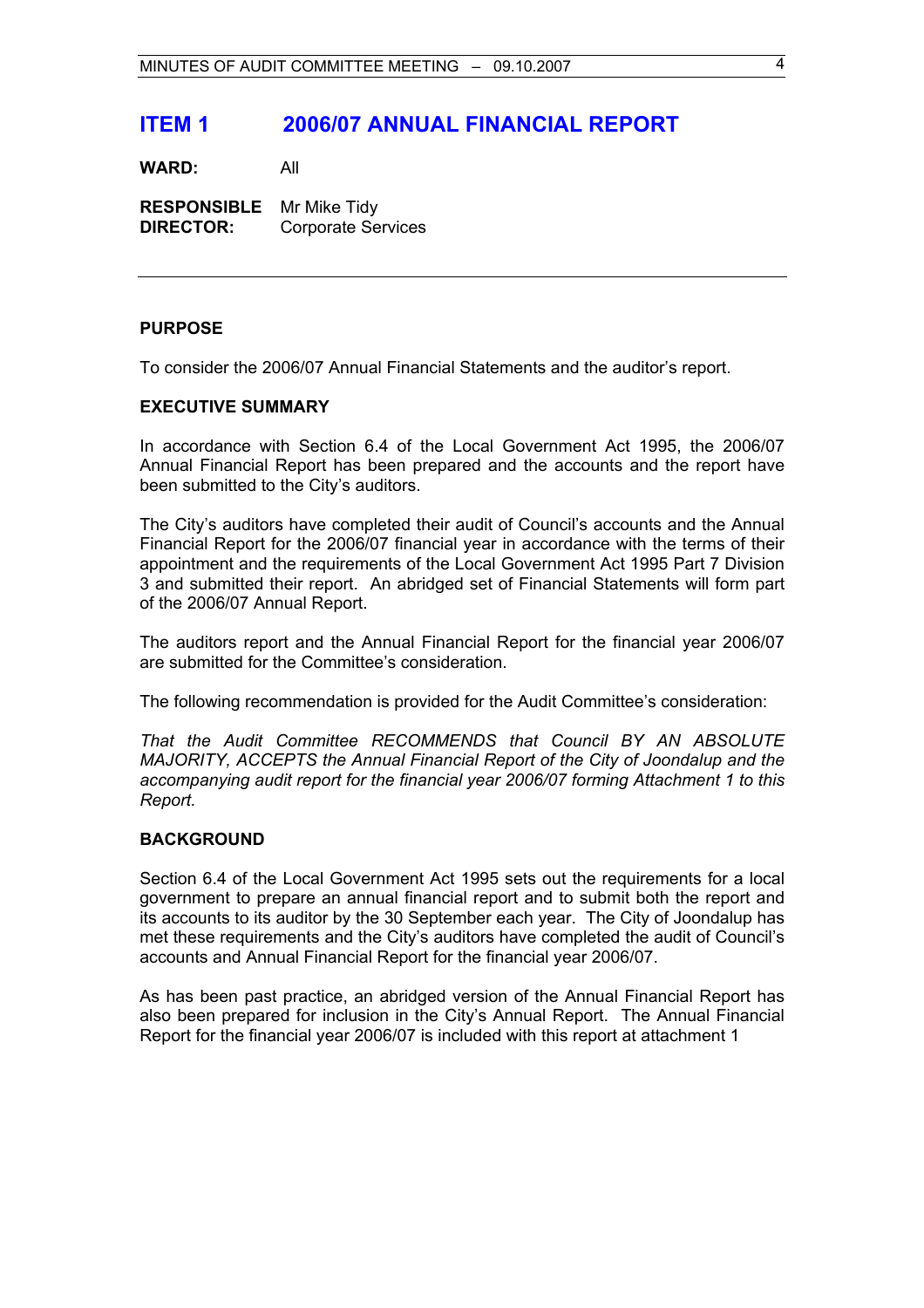# **DETAILS**

#### **Issues and options considered:**

The preparation of an Annual Financial Report and the submission of the report and the City's accounts to the auditors for audit are statutory requirements of the Local Government Act 1995.

The Annual Financial Report needs to be accepted by Council in order to enable the holding of an Annual General Meeting of Electors at which the City's Annual Report containing the abridged version of the financial report will be considered. The Annual Financial Report is also required to be submitted to the Executive Director of the Department of Local Government and Regional Development.

#### **Link to Strategic Plan:**

Strategy 4.1 of the City's Strategic Plan 2003-2008:

*"To manage the business in a responsible and accountable manner"* 

# **Legislation – Statutory Provisions:**

Local Government (Financial Management) Regulation 51(2) states:

"A copy of the annual financial report of a local government is to be submitted to the Executive Director within 30 days of the receipt by the CEO of the auditor's report on that financial report."

Section 5.53 of the Local Government Act 1995 states:

#### *5.53 Annual Reports*

- *(1) The local government is to prepare an annual report for each financial year.*
- *(2) The annual report is to contain:* 
	- *(f) the financial report for the financial year;*

Section 5.54 of the Local Government Act 1995 states:

# *6.4 Financial report*

- *(1) A local government is to prepare an annual financial report for the preceding financial year and such other financial reports as are prescribed.*
- *(2) The financial report is to* 
	- *(a) be prepared and presented in the manner and form prescribed; and*
	- *(b) contain the prescribed information.*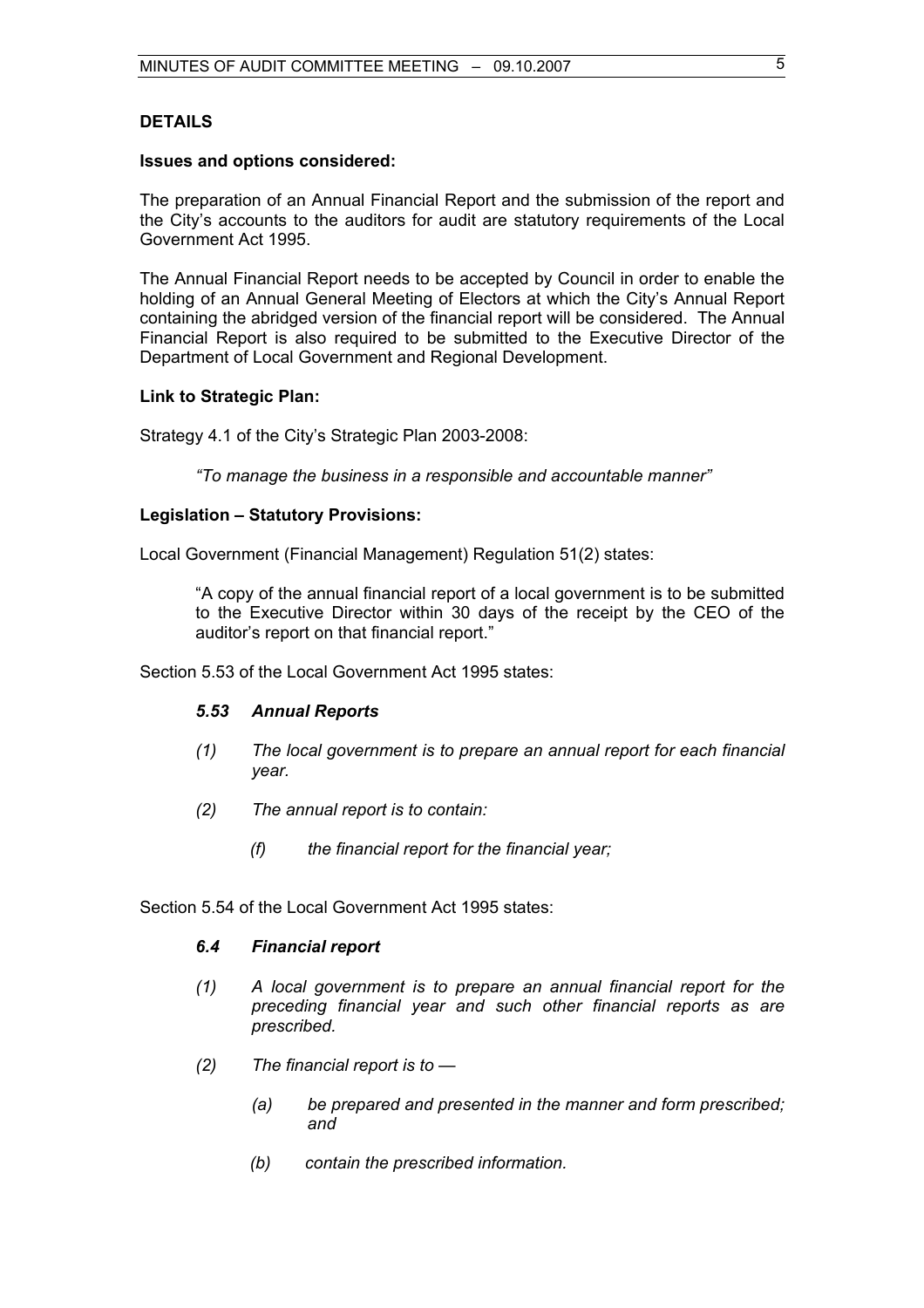- *(3) By 30 September following each financial year or such extended time as the Minister allows, a local government is to submit to its auditor —* 
	- *(a) the accounts of the local government, balanced up to the last day of the preceding financial year; and*
	- *(b) the annual financial report of the local government for the preceding financial year.*

#### **Risk Management considerations:**

The risk associated with not accepting the Annual Financial Report for the financial year 2006/07 is that it could lead to failure to set a date for the Annual General Meeting of Electors resulting in non-compliance with the requirements of the Local Government Act 1995.

#### **Financial/Budget Implications:**

Not Applicable.

# **Policy Implications:**

Not Applicable.

# **Regional Significance:**

Not Applicable.

# **Sustainability Implications:**

Not Applicable.

# **Consultation:**

There is no legislative requirement to consult on the preparation of the Annual Financial Report, but the Local Government Act 1995 requires an Annual General Meeting of Electors to be held and the City's Annual Report incorporating the abridged financial report to be made available publicly. The full Annual Financial Report will also be publicly available.

# **COMMENT**

It is proposed that the Annual Financial Report will be produced on CD-Rom and made available on the City's public website. A minimal number of printed, bound colour copies will be available for viewing at libraries, leisure centres and customer services centres.

In order for the City to meet its legislative requirements, it is recommended that the Council accepts the Annual Financial Report for the financial year 2006/07.